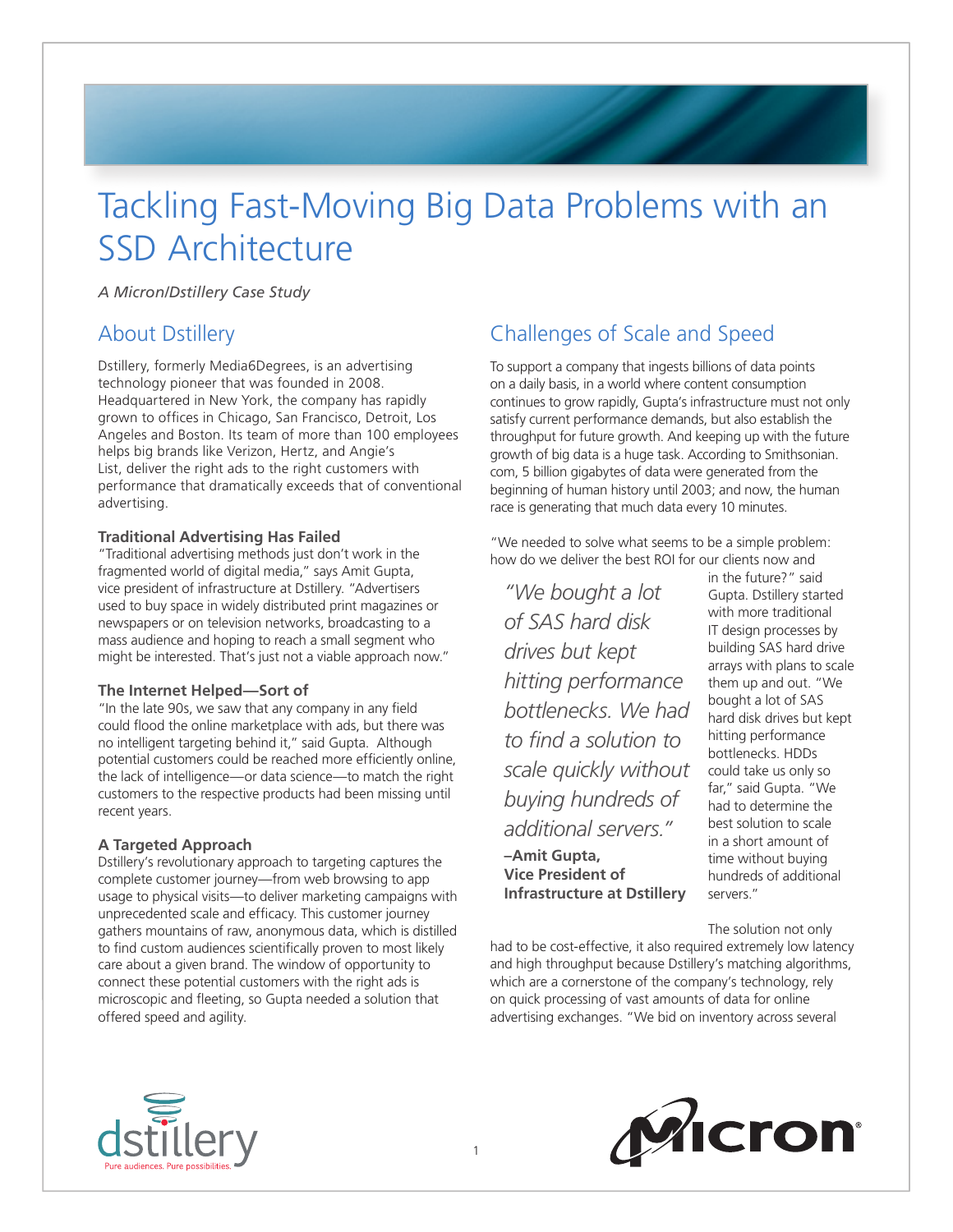exchanges—such as MAX by Microsoft, Right Media by Yahoo, and DoubleClick by Google—on behalf of our clients and serve the marketer's ad if we win the bid." Easy enough, right? Not exactly. Gupta went on to explain, "The process of receiving the opportunity, bidding, winning, parsing our data set to locate the optimal ad, and placing that ad online, must all take place in less than 100 milliseconds—often in less than 60 milliseconds."

# A Solid Solution Needed

After thoroughly evaluating the alternatives, Micron's broad solid state drive (SSD) portfolio was the clear choice for Dstillery's diverse needs and growing infrastructure.

#### **Different Applications Require Different SSDs**

Because Dstillery is a relatively new company in a highly competitive business, cost/benefit analysis is a key part of selecting the right SSD. For example, when Dstillery needed a simple boot drive, Micron's P400e MLC SATA SSD made more sense than a higher-end PCIe application accelerator. "For booting, I don't really need all of the features of a higher-end drive like the P400m," said Gupta. "For a boot drive, the P400e was my optimal choice."

For Dstillery applications that write a significant amount of data daily (like Apache Kafka or applications used for data relevance scoring), Gupta chose higher-endurance, mainstream SATA SSDs. Starting with the P300 SSD and then moving to the P400m, Dstillery found an optimal balance between application requirements and drive cost. "Our drives have to last two to three years to justify the cost, so anything that delivers less just doesn't make sense."

*"We perform 15 billion+ web transactions daily, many of which must be read from reliable storage media like Micron's PCIe SSDs."* **–Amit Gupta**

Gupta further noted, "Dstillery performs over 15 billion web transactions daily, many of which must be read from reliable storage media, like Micron's PCIe SSDs, so that other internal processes can use that data to make intelligent decisions."

When Gupta factored in the "trip time" (the actual time spent sending content to and from the Dstillery sites), the response window was reduced even further, from 100 milliseconds to less than 40 milliseconds. "For example, imagine a data packet traveling

| "Micron's PCIe SSDs |
|---------------------|
| ranked first        |
| in our speed test." |
| -Amit Gupta         |

from Atlanta to our New York data center. We then need to calculate some information, formulate a response, and deliver the content. The transit time is quick, and a significant factor

in the overall system response, so it must be factored into the total time. Because our systems have to respond incredibly quickly, system performance is critical. Micron's P420m PCIe SSDs, with their exceptional read speed, ranked first in our speed test." Thanks to the speed of PCIe SSDs, Gupta was able to continue to scale the company's capability without adding more HDDs or servers.

#### **More Than Just Better Performance: Lower Power and Hosting Fees**

Since Dstillery pays a hosting service based on power and rack space, optimizing each system and each application is key. Gupta noted, "If Dstillery had stayed with SAS HDDs, we would have had to scale to 2X or 4X the server count," and pay commensurate hosting space and power fees.

# A Winning Partnership

"Among the key factors in choosing Micron was their keen understanding of our costs and requirements, their success with other top-tier firms in the industry, and their suite of solutions. Once I started talking to Micron about our company's specific goals, they showed a genuine interest in working with us to help us achieve those goals."

Gupta knew that Micron was a key provider of enterprise SSDs to both tier-one system OEMs and Crucial SSDs, which he was already familiar with and thus helped instill a great level of confidence in Micron's SSD products. Micron's broad product selection—from entry-level and mainstream SATA SSDs, to PCIe application accelerators—was critical to meeting Dstillery's diverse, application-specific needs.

"Come to think of it, it really is that simple," Gupta said. "Our confidence in the company, great support from the Micron team, and Micron's broad product line is what created a successful partnership."